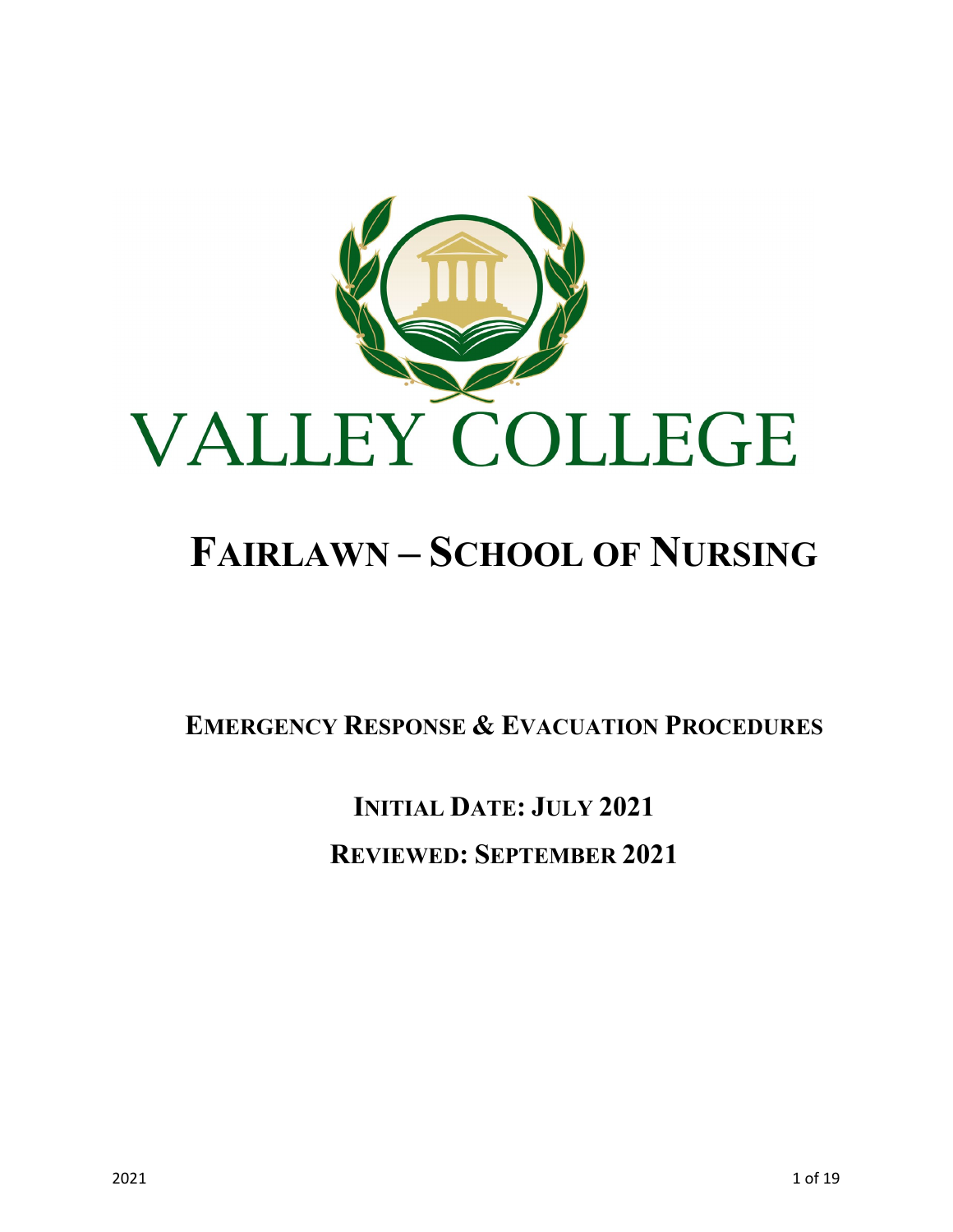### **EMERGENCY PREPAREDNESS PLAN VALLEY COLLEGE - CLEVELAND CAMPUS**

| Contents |  |
|----------|--|
|          |  |
|          |  |
|          |  |
|          |  |
|          |  |
|          |  |
|          |  |
|          |  |
|          |  |
|          |  |
|          |  |
|          |  |
|          |  |
|          |  |
|          |  |
|          |  |
|          |  |
|          |  |
|          |  |
|          |  |
|          |  |
|          |  |
|          |  |
|          |  |
|          |  |
|          |  |
|          |  |
|          |  |
|          |  |
|          |  |
|          |  |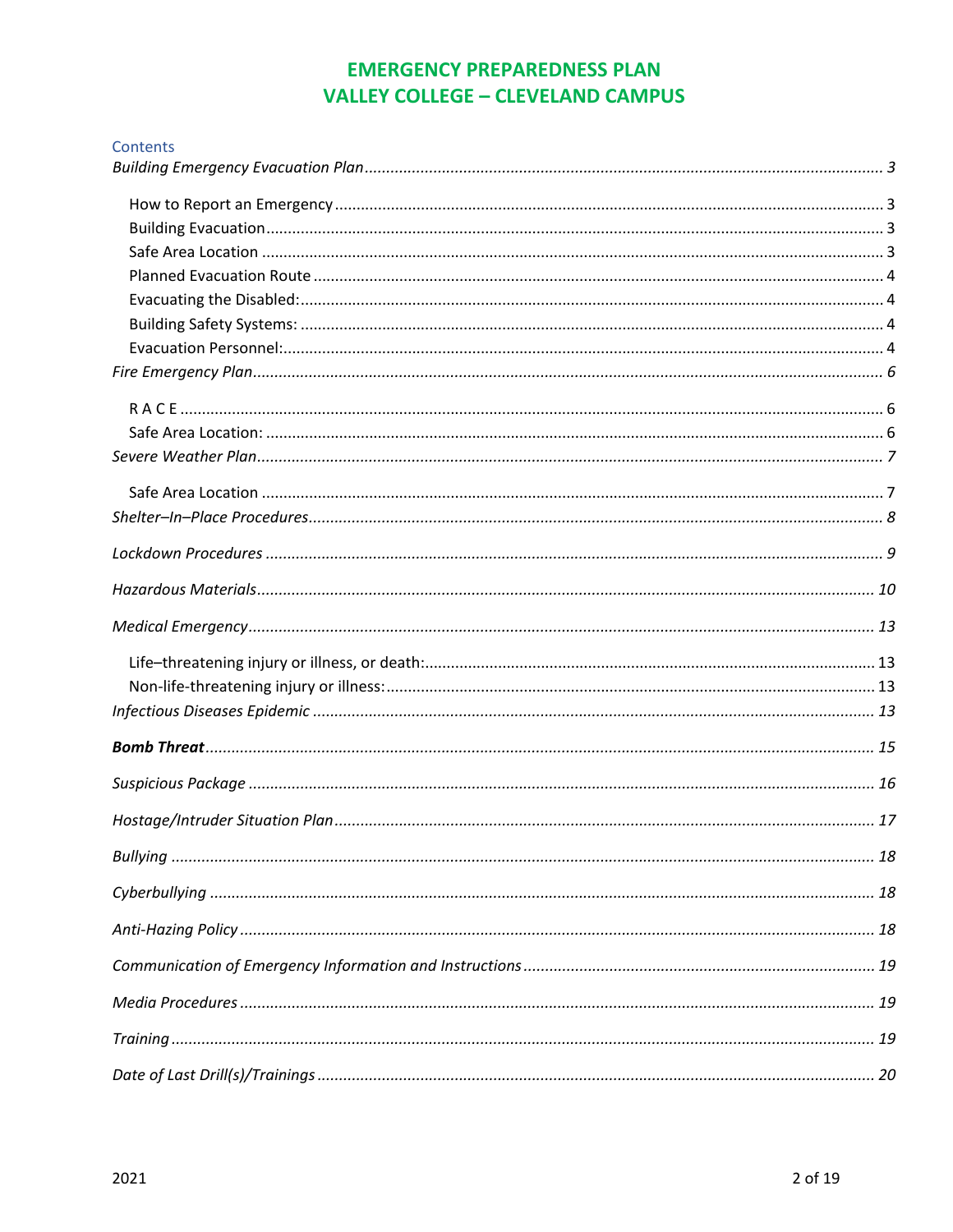# **VALLEY COLLEGE Emergency Response and Evacuation Procedures**

**Emergency Phone Numbers: Ambulance, Fire, Law Enforcement 911 Campus Director:** Margie Cools-Lartigue **Phone Number – 216-856-5373 Email:** m**c**ools-lartigue@valley.edu **Campus Safety Monitor: Connie Gardner Phone Number- 216-534-4726 Email: cgardner@valley.edu**

### <span id="page-2-0"></span>**Building Emergency Evacuation Plan**

### <span id="page-2-1"></span>**How to Report an Emergency**

Call 911 and Calmly State:

- o Your name
	- o Address
	- o The nature of the emergency
	- o Whether injuries have occurred
	- o A phone number near the scene where you can be reached

### **Call reception desk to notify reception of emergency. (Reception Desk extension = 1700)**

| Name of Institution:     | Valley College - Fairlawn        |
|--------------------------|----------------------------------|
| <b>Physical Address:</b> | 2955 West Market Street, Suite R |
|                          | Fairlawn, Ohio 44333             |
| Phone Number $-$         | $(330)$ 997 -8900                |

### <span id="page-2-2"></span>**Building Evacuation**

Upon hearing the fire alarm or announcement, begin evacuation procedures.

- o Keep yourself and others calm.
- o Quickly proceed outside the building to the announced safe location **(Street light at the SW side of the parking lot)** using the planned evacuation route.
- $\circ$  If you have personal belongings near your person, take personal belongs with you.
- $\circ$  Close doors as you leave. If possible, unplug or disable any device that could make a dangerous situation even worse.
- o Instructors will take the **Attendance Sheet/Book** for correct head count.
- $\circ$  Report immediately to the designated "safe area" located at the streetlight at the SW side of the parking lot.
- o Check with Lynn Mizanin, Campus Director, who will take a head count from the instructors.
- $\circ$  Wait for instructions from emergency response personnel. Do not re-enter the building until told it is safe to do so.

### <span id="page-2-3"></span>**Safe Area Location**

2021 3 of 19 The safe area for the staff, faculty, and students is designated as streetlight at the far SW side of the parking lot. This will provide room for emergency vehicles in the front of the campus and back of the campus.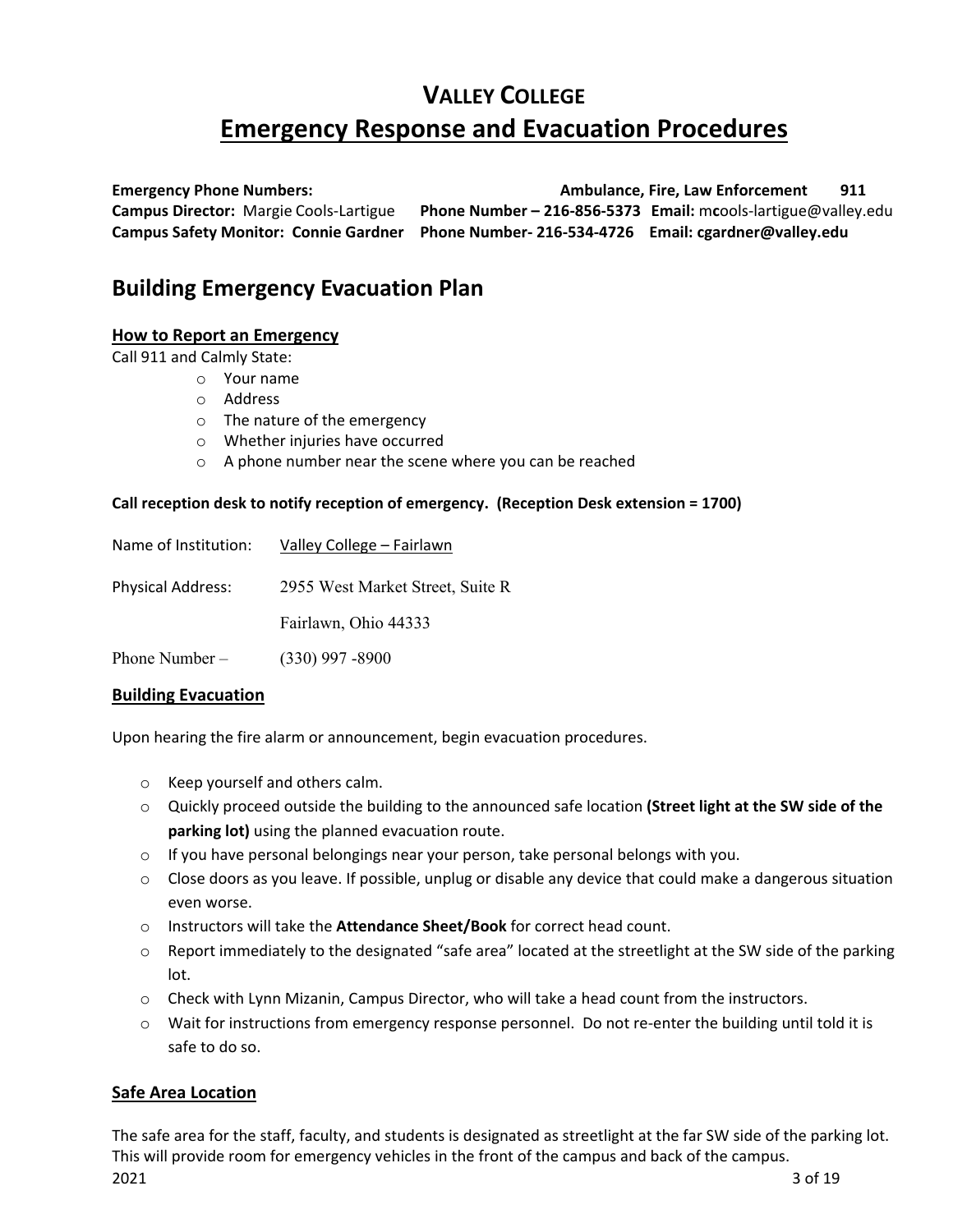### <span id="page-3-0"></span>**Planned Evacuation Route**

Faculty and students will follow a planned evacuation route when exiting the building. Depending on what room your class is in when the alarm goes off, the following evacuation route should be used.

- $\circ$  All classes in rooms 102, 103, 104 and 112 should exit through the front lobby door to the streetlight at the SW side of the parking lot.
- $\circ$  All administrative offices; 113; 114; 115; testing center; and lounge area should exit through the front lobby door to the streetlight at the SW side of the parking lot.
- $\circ$  All classes in rooms 105, 106, 107, 110, and 111 should exit through the back exit door to the streetlight at the SW side of the parking lot.
- o All administrative offices 109 and the copy room should exit through the back exit door to the streetlight at the SW side of the parking lot.

### **ALL EVACUATION ROUTES ARE CLEARLY POSTED AND MARKED BY EXIT SIGNS THROUGHOUT THE BUILDING.**

### <span id="page-3-1"></span>**Evacuating the Disabled:**

- Students and staff members should make the Campus Director and/or Director of Academic Affairs aware if they will need assistance evacuating in an emergency. It may not be apparent to staff and faculty if a student or coworker has a disability and need assistance during an emergency.
- Communicate ahead of time what your capabilities and limitations are. Be clear and concise. If necessary, carry a preprinted message that will help others assist you.
- Establish a personal network consisting of people who are regularly in the same as you are. Do not depend on just one person as they may not be there during an emergency.
- Preplan and determine all evacuation options. Consider the pros and cons of being carried, for example. There is a possibility that you or others may be injured if you are carried down the stairs.

### <span id="page-3-2"></span>**Building Safety Systems:**

The school building located at 2955 West Market Street has the following safety systems:

- o Smoke Detectors: Smoke detectors are located throughout the building.
- o Fire Extinguishers: Fire extinguishers are accessible through the building. One is available at each end of the hallway and one in the Staff/Student lunchroom. Never block or obstruct these with furniture or equipment.
- $\circ$  First Aid Kits: First aid kits are available at the Staff lounge and the receptionist's desk.

### <span id="page-3-3"></span>**Evacuation Personnel:**

The following staff will serve as evacuation personnel.

**Emergency Announcer**: Director of First Impressions, PN Program Lead Instructor. Announcer will announce any disasters to all areas of the building.

**Evacuation Warden:** Director of First Impressions **Alternate Warden**: PN Lead Instructor **Command Center:** Main Lobby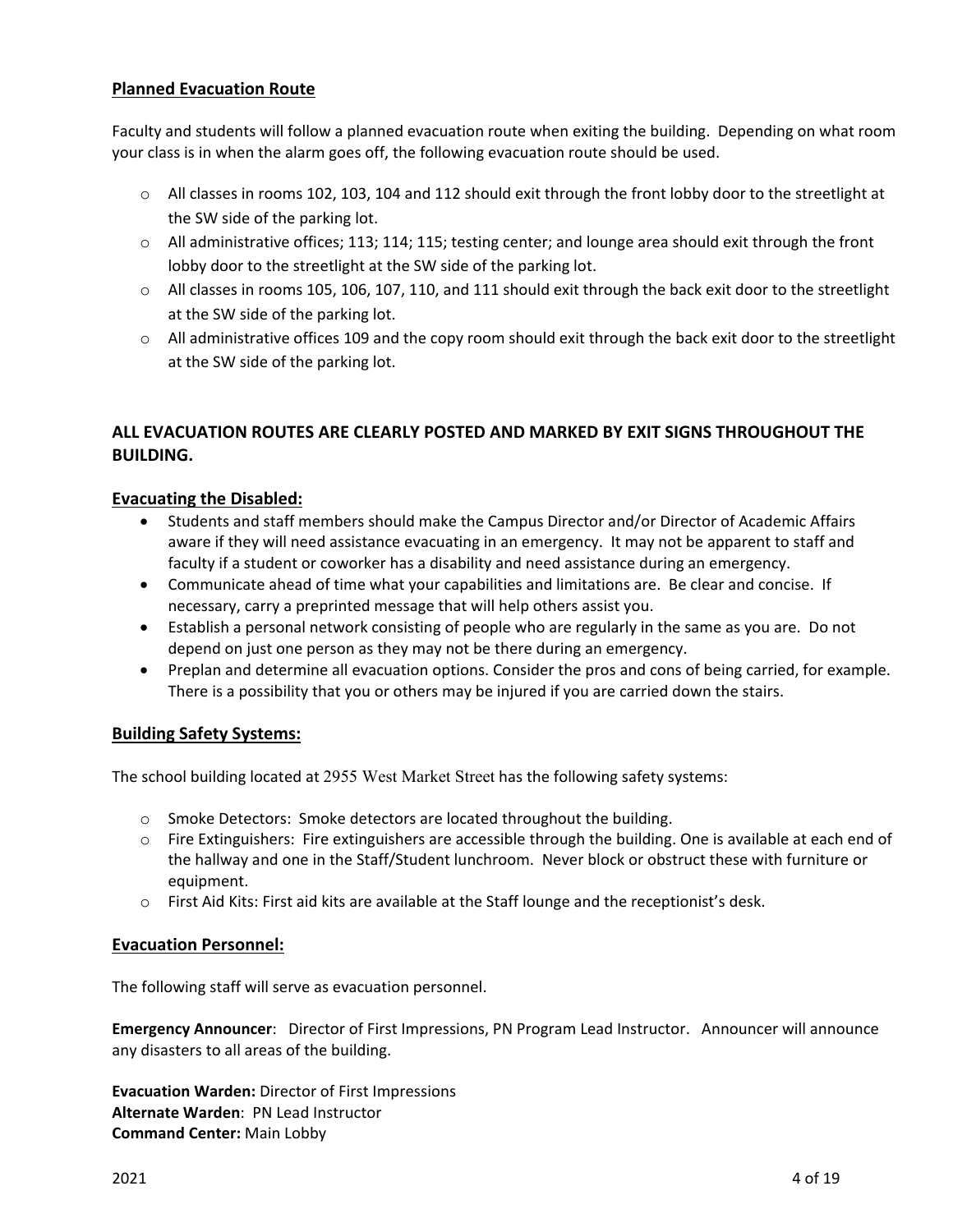#### Wardens will:

- o Supervise evacuation procedure
- o Check with searchers to get an "all clear" report or find out any problems.
- o Report to the Command Center (Main Lobby) if areas were unsearched due to lack of personnel.
- $\circ$  Ensure that all people from the area proceed to the designated meeting place to check in and wait for "all clear" which will come from the Command Center (Main Lobby)
- o Report any problems to the Command Center (Main Lobby).

**Searchers:** Front half of the school – Director of First Impressions Back half of the school - Lead Nursing Instructor

### **Seachers will:**

- o Check all rooms including restrooms, conference rooms, and remote areas, closing all doors behind them.
- $\circ$  They will advise remaining employees or other persons on the floor about the emergency and the requirement to evacuate.
- o When the area is "clear" they will proceed out of the building.

**Note:** Campus Safety Monitor is to keep in contact with the campus' designated Vice President throughout the emergency. The Vice President will relay necessary messages to the College President. Once the emergency is over, document the incident on the Valley College Incident Report. Disburse the report as directed on the form.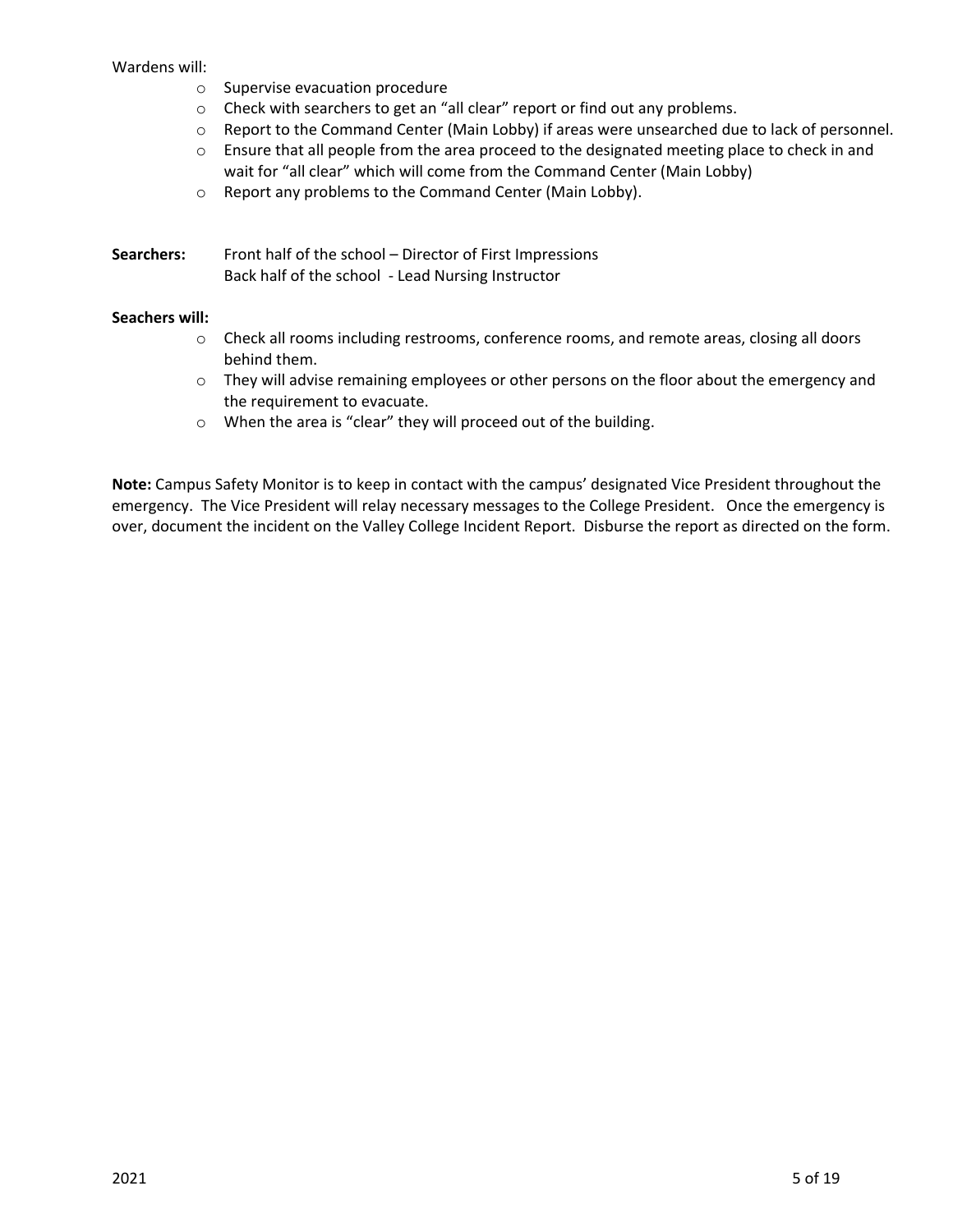### <span id="page-5-0"></span>**Fire Emergency Plan**

### **If you discover fire or see smoke do not panic. Call 911 and proceed with the following:**

### <span id="page-5-1"></span>**R A C E**

**R**emove/Relocate individuals away from danger; if possible, without endangering your safety.

**A**ctivate Alarm: Call 911

**C**onfine/Contain fire and smoke by closing doors and windows.

**E**xtinguish fire only if trained and fire is small by using the nearest fire extinguisher.

#### **Follow Instructions for the Building Evacuation Plan**

- o Check doors with the back of your hand to ensure it is cool before opening.
- o Walk quickly Do Not Run out of the building to the designated safe place.
- o Instructors should lead students to the designated safe area.
- o Instructors should take the Attendance Sheet/Book with them.
- $\circ$  Instructors should take attendance once at the safe area and report to the Evacuation Warden.

### <span id="page-5-2"></span>**Safe Area Location:**

The safe area for the staff, faculty, and students is designated as the location street light at the SW side of the parking lot. This will provide room for emergency vehicles in the front of the campus and back of the campus.

### **Do Not Re-Enter the Building until the ALL CLEAR is issued by the FIRE DEPARTMENT**

**Note:** Campus Safety Monitor is to keep in contact with the campus' designated Vice President throughout the emergency. The Vice President will relay necessary messages to the College President. Once the emergency is over, document the incident on the Valley College Incident Report. Disburse the report as directed on the form.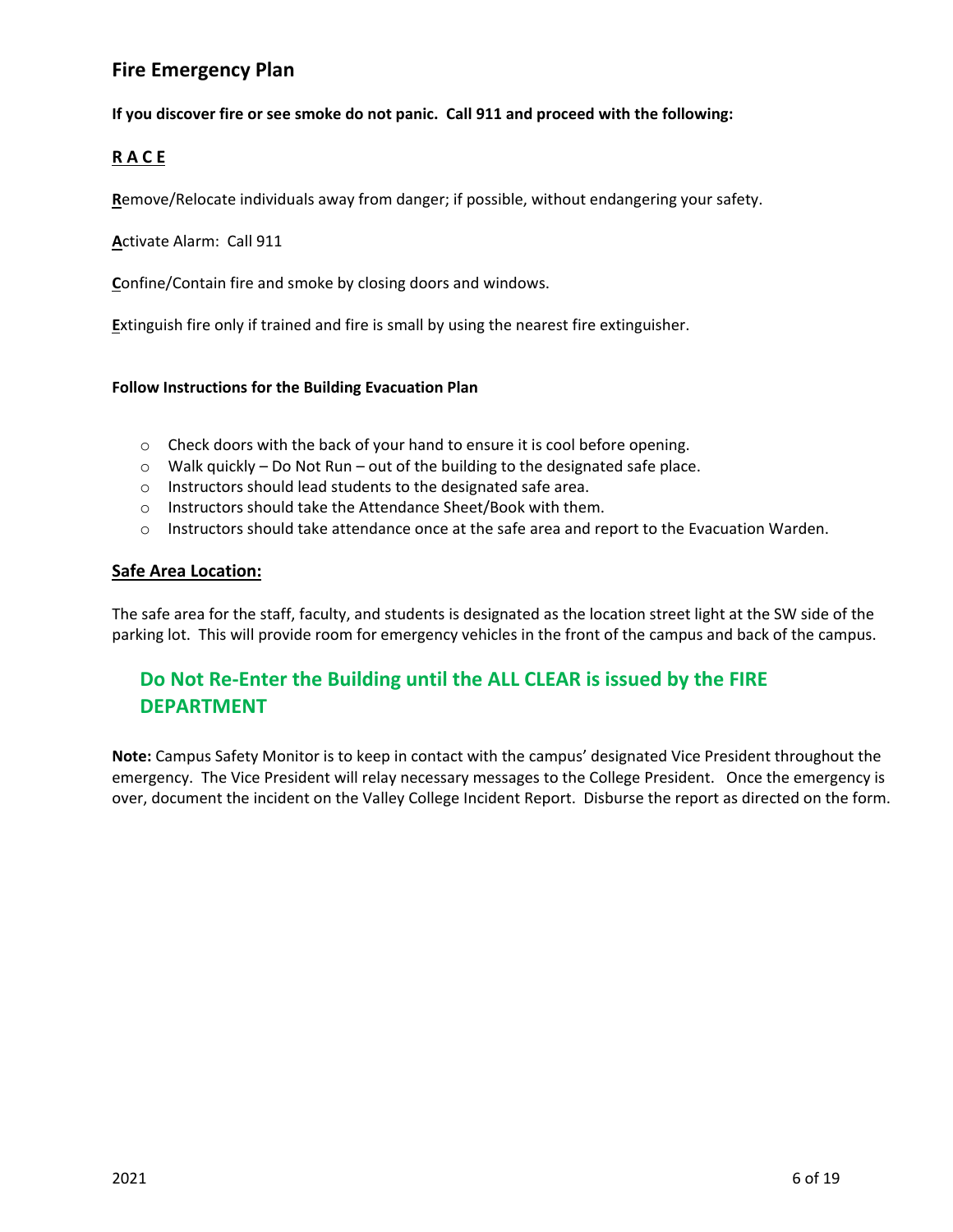### <span id="page-6-0"></span>Severe Weather Plan

#### **Severe weather includes tornados, severe thunderstorms, violent snowstorms, and flooding.**

#### **Tornados/Severe Thunderstorm Watch:**

If a tornado or severe thunderstorm watch has been issued in an area that includes the campus:

- $\circ$  Monitor local emergency alert weather stations or the National Weather Service.
- o Faulty and staff should be alerted to inform students of building's safe areas (copy room or classroom at the end of the hallway) and be ready to relocate to those areas in case the Watch is upgraded to a Warning.

**Definition of a Watch:** A severe thunderstorm or tornado watch is issued by the National Weather Service when the weather conditions are such that a severe thunderstorm, a tornado, or both, are more likely to develop and you should be prepared to move to a designated safe area.

**Definition of a Warning**: A severe thunderstorm or tornado warning is issued by the National Weather Service when a thunderstorm or tornado has been sighted or indicated by weather radar. At this point the danger is very serious and you should move to a designated safe area.

**If a tornado or a severe thunderstorm WARNING has been issued in the area that includes the campus:**

- o Move students and staff to safe areas IMMEDIATELY.
- o Close classroom, laboratory, and office doors.
- $\circ$  Instructors should take the attendance sheet/book to the safe areas with them.
- $\circ$  Remain in safe area until warning expires or until the "all clear" has been issued.

### **School Closings and delays will be decided by the Campus Director. Announcements of such will be made on FaceBook, Portal, or TextAim.**

A phone tree has been established if calls need to be made to staff in emergency situations.

o Campus Director /Director of Academic Affairs will call or text the Administrative staff, Admissions Representatives, Financial Aid Advisor, and faculty

### <span id="page-6-1"></span>**Safe Area Location**

The copy room or classroom at the end of the hallway along the inside wall has been designated as the safe areas for both students and staff since this area has no windows. The reception area, all staff offices, and classrooms on the front of the building are not to be used because of the number of windows and glass doors in those areas.

**Note:** Campus Director and Campus Safety Monitor is to keep in contact with the campus' designated Vice President throughout the emergency. The Vice President will relay necessary messages to the College President. Once the emergency is over, document the incident on the Valley College Incident Report. Disburse the report as directed on the form.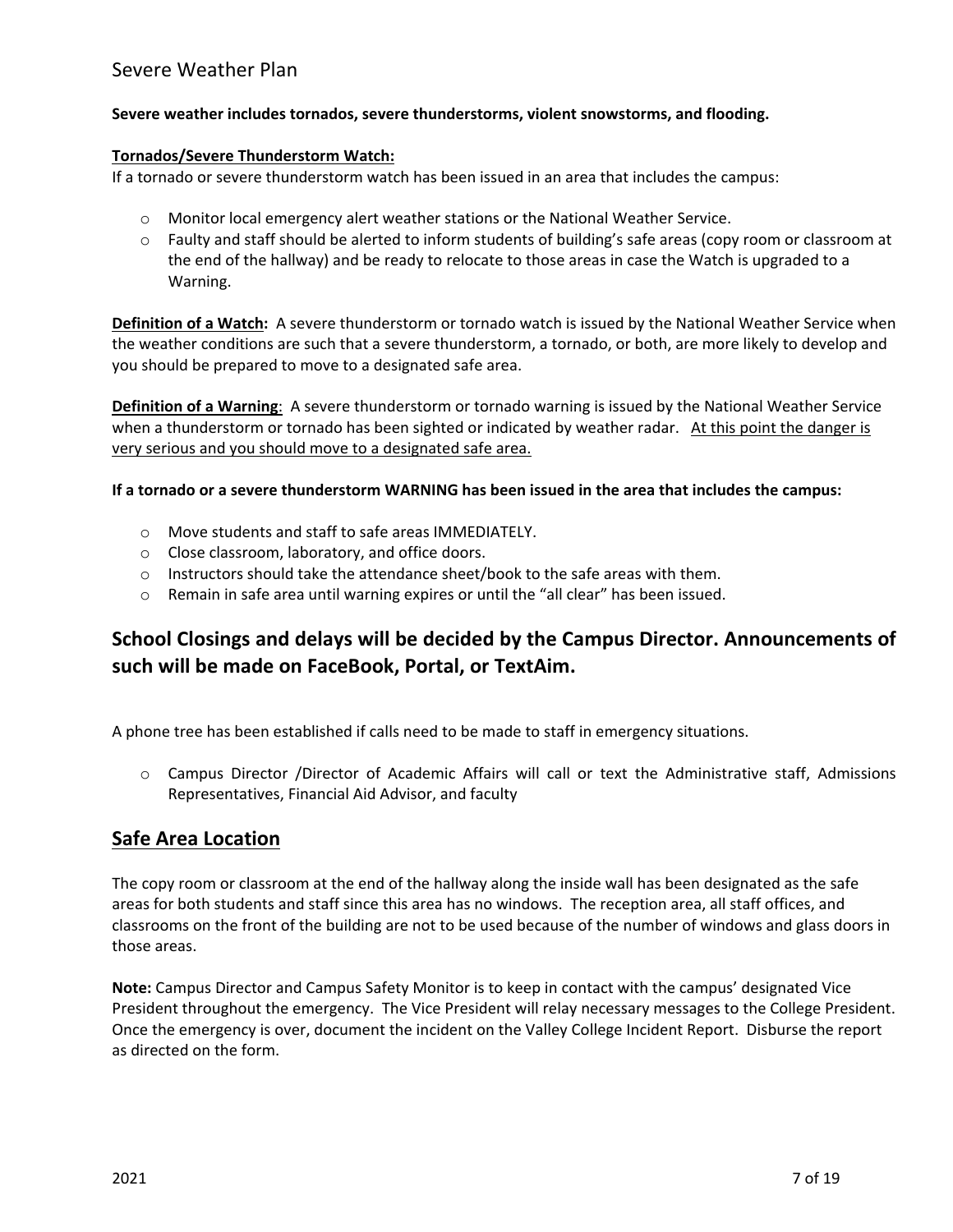### <span id="page-7-0"></span>**Shelter–In–Place Procedures**

Sheltering in place provides refuge for students, staff, and the public inside the school building during an emergency. Shelters are in areas of the building that maximize the safety of inhabitants.

### **Sheltering in place is used when evacuation would put people at risk (i.e., tornado, environmental hazard, blocked evacuation route).**

### **Shelter areas may change depending on the emergency.**

- Identify safe areas in each school building.
- Campus Director or Campus Safety Monitor announces that students andstaff must go to shelter areas.
- Bring all persons inside building(s).
- Instructors take class rosters.
- Close all exterior doors and windows, if appropriate.
- Turn off ventilation leading outdoors, ifappropriate.
- Instructors account for all students after arriving in shelter area.
- All persons remain in shelter areas until a Campus Director or Campus Safety Monitor, or emergency responder declares that it is safe to leave.

If all evacuation routes are blocked:

- Stay in room and close door.
- Keep air as clean as possible.
	- o Seal door.
	- o Open or close windows as appropriate.
	- o Limit movement and talking in room.
- Communicate your situation to Campus Director or Campus Safety Monitor, or emergency responder by whatever means possible.

**Note:** Campus Director and Campus Safety Monitor is to keep in contact with the campus' designated Vice President throughout the emergency. The Vice President will relay necessary messages to the College President. Once the emergency is over, document the incident on the Valley College Incident Report. Disburse the report as directed on the form.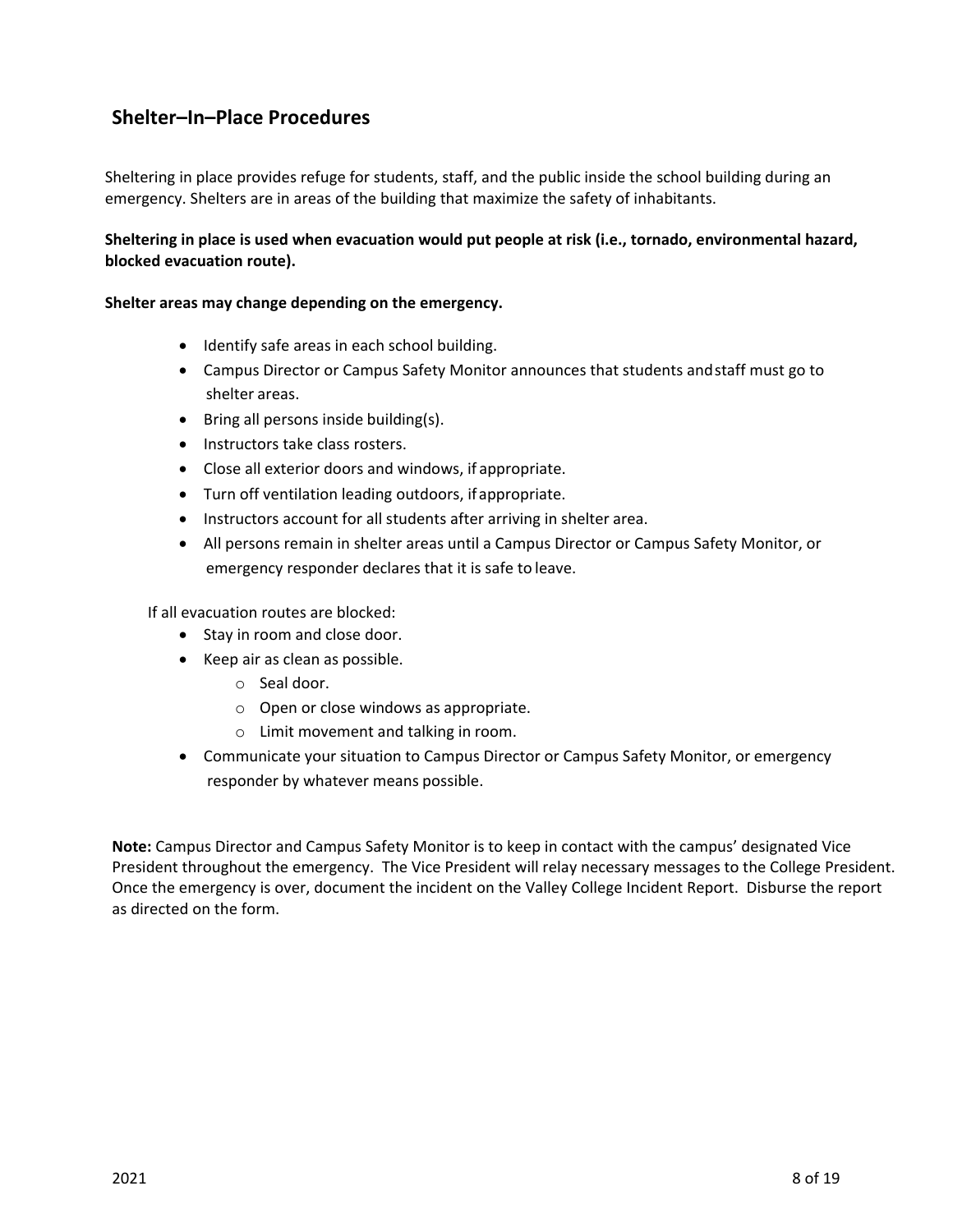<span id="page-8-0"></span>One means of securing the school is to implement lockdown procedures. These procedures may be called for in the following instances:

- **1)** Lockdown with warning The threat is outside of the school building. The school may have been notified of a potential threat outside of the building.
- **2)** Lockdown with intruder, shooter, or other internal threat The threat/intruder is inside the building.

Lockdown with warning procedures

- Campus Director and Campus Security Monitor (or designee) will order and announce "lockdown with warning" procedures. Repeat announcement several times.Be direct.
- Campus Director will contact local law enforcement / 911 to report incident
- Bring people inside.
- Lock exterior doors.
- Clear hallways, restrooms, and other rooms that cannot be secured.
- Pull shades. Keep students away from windows.
- Control all movement but continue classes. Move on announcementonly.
- Campus Director or Campus Security Monitor will announce "allclear."

Lockdown with intruder procedures (these actions happen rapidly)

- Campus Director or Campus Security Monitor (or designee) will order and announce "lockdown with warning" procedures. Repeat announcement several times.Be direct.
- Campus Director will contact local law enforcement / 911 to report incident
- Immediately direct all students, staff, and visitors into nearest classroom or secured space. Classes that are outside of the building SHOULD NOT enter the building. Move outside classes to primary evacuation site.
- Lock classroom doors.
- DO NOT lock exterior doors.
- Move people away from windows and doors. Turn off lights.
- DO NOT respond to anyone at the door until "all clear" is announced.
- Keep out of sight.
- Campus Director or Campus Security Monitor will announce "all clear."

Some other threats may override lockdown, i.e., confirmed fire, intruder in classroom, etc. Lockdown may be initiated in non-threatening circumstances to keep people away from areas where there may be a medical emergency or disturbance.

**Note:** Note Campus Director and Campus Safety Monitor is to keep in contact with the campus' designated Vice President throughout the emergency. The Vice President will relay necessary messages to the College President. Once the emergency is over, document the incident on the Valley College Incident Report. Disburse the report as directed on the form.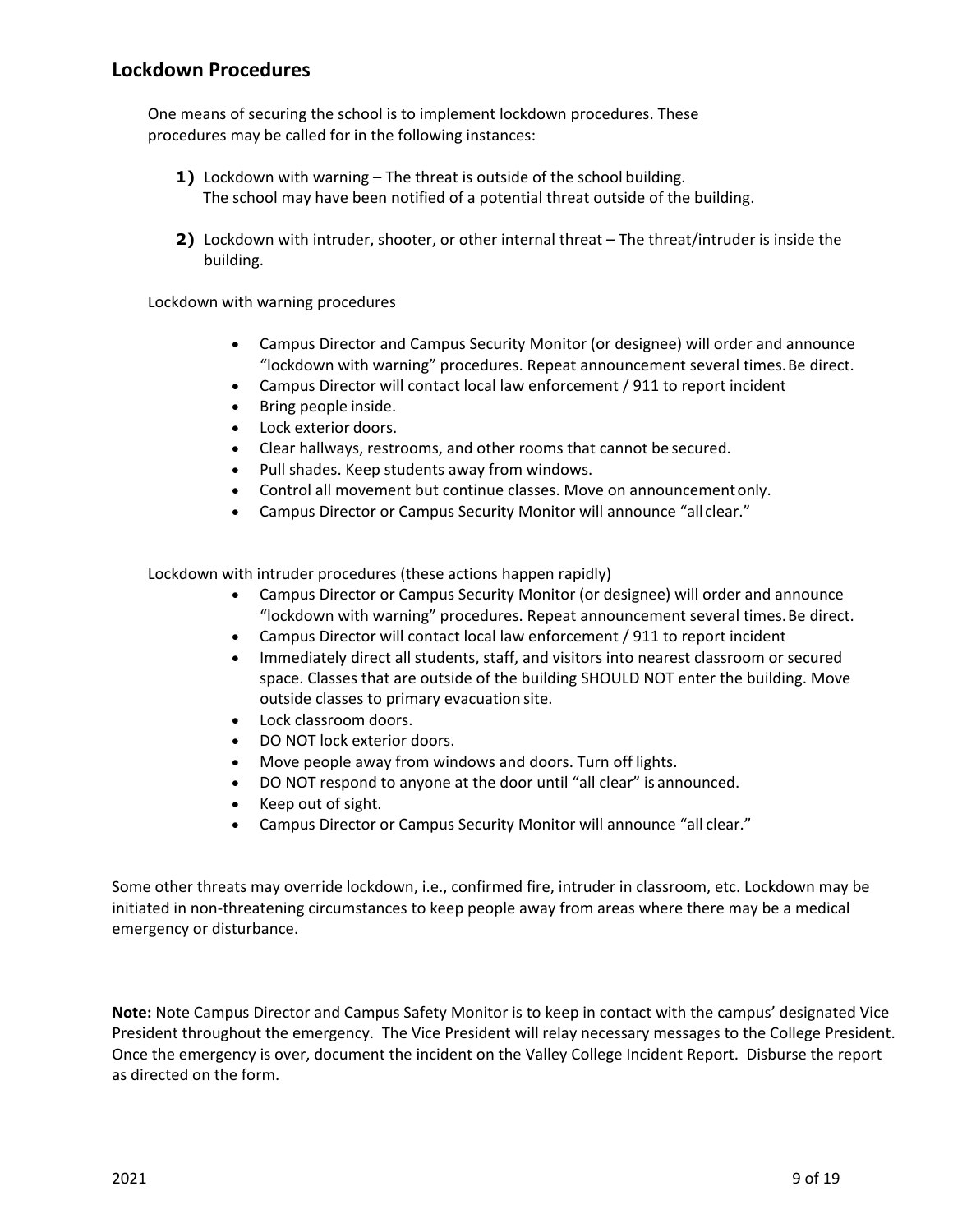### <span id="page-9-0"></span>**Hazardous Materials**

### **Incident occurs in school:**

- Notify Campus Director or Campus Safety Monitor.
- Call **911**. If the type and/or location of hazardous material is known, reportthat information to 911.
- Evacuate to an upwind location taking class roster. Instructors take attendanceafter evacuation.
- Seal off area of leak/spill. Close doors.
- Fire officer in charge will determine additional shelter-in-place or evacuationactions.
- Shut off heating, cooling and ventilation systems in contaminated area to reduce the spread of contamination.
- Campus Director or Campus Safety Monitor notifies the Business Office in Administrative.
- Resume normal operations when fire officials approve.

### **Incident occurs near school property:**

- Fire or law enforcement will notify Campus Director or designated Staff Member.
- Consider closing outside air intake, evacuating students to a safe area, orsheltering students inside the building until emergency passes or relocation isnecessary.
- Fire officer in charge of scene will instruct Campus President or designated Staff Member on the need for sheltering or evacuation.
- Follow procedures for sheltering or evacuation.
- If evacuating, instructors take class rosters and take attendance after evacuation.
- If evacuation is not ordered, be aware of and remain alert for any change in health conditions of students and staff, especially respiratory problems. Seek medical attention if necessary.
- Resume normal operations when fire officials approve.

Rooms that contain biohazardous materials are labeled with signage. All biohazardous material is handled by Valley college staff who have received appropriate trainings. All biohazardous material is removed from the building and disposed of by an outside vendor. MSDS sheets are available in rooms that contain biohazardous materials.

**Note:** Note Campus Director and Campus Safety Monitor is to keep in contact with the campus' designated Vice President throughout the emergency. The Vice President will relay necessary messages to the College President. Once the emergency is over, document the incident on the Valley College Incident Report. Disburse the report as directed on the form.

### **Biohazardous materials**

Biohazardous materials (medical waste) may include things like used syringes or other tools contaminated with human blood, bacteria, or other microorganisms.

- Valley College only uses approved Biohazardous disposal containers. These containers are clearly marked with the biohazardous symbol. Room doors that may contain biohazardous wastes are clearly marked with the biohazardous symbol.
- All biohazardous material is handled by Valley College staff who have received training and is removed from the building and disposed of by an outside vendor.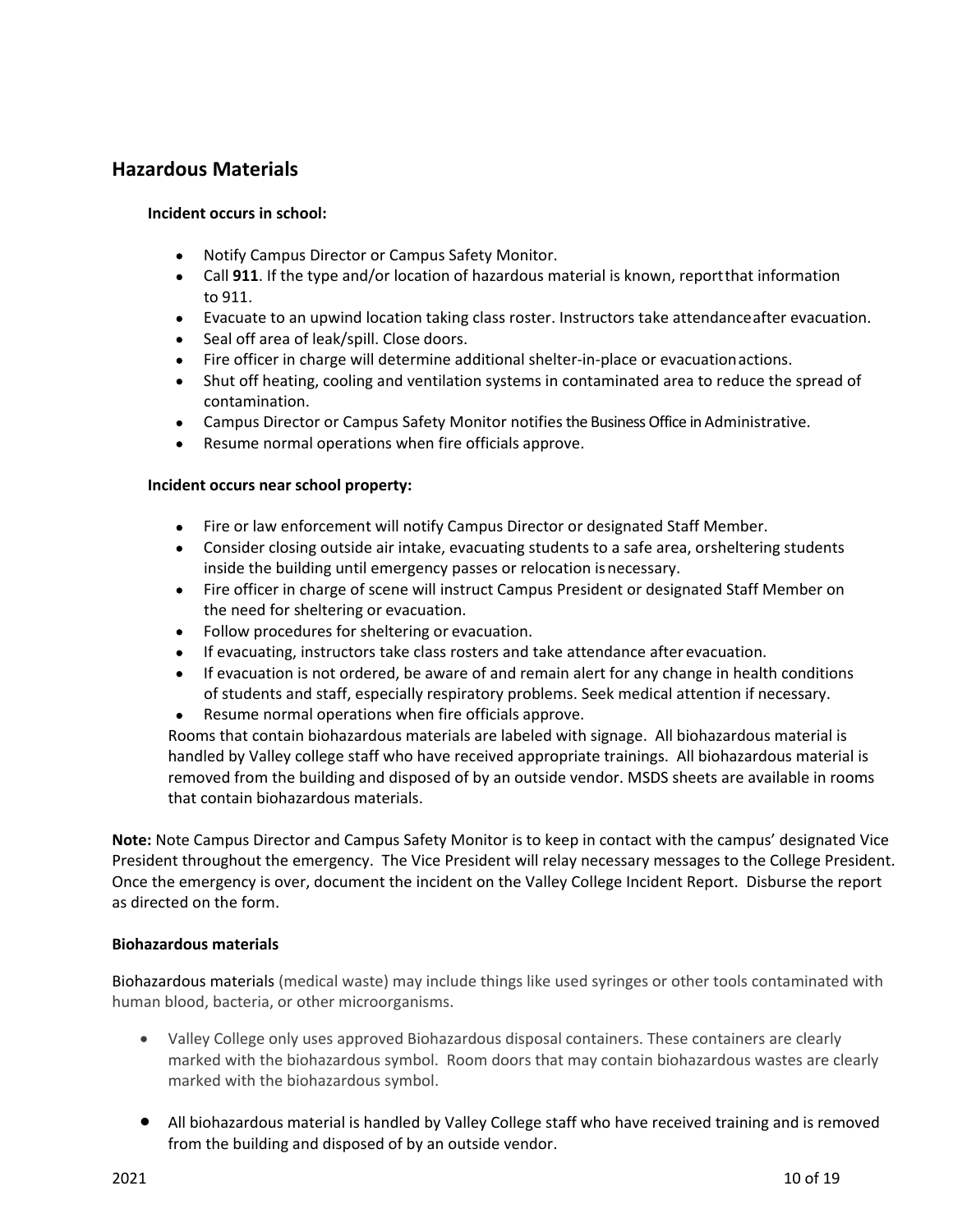• Students are taught how to properly handle biohazardous material collected during clinical-related courses.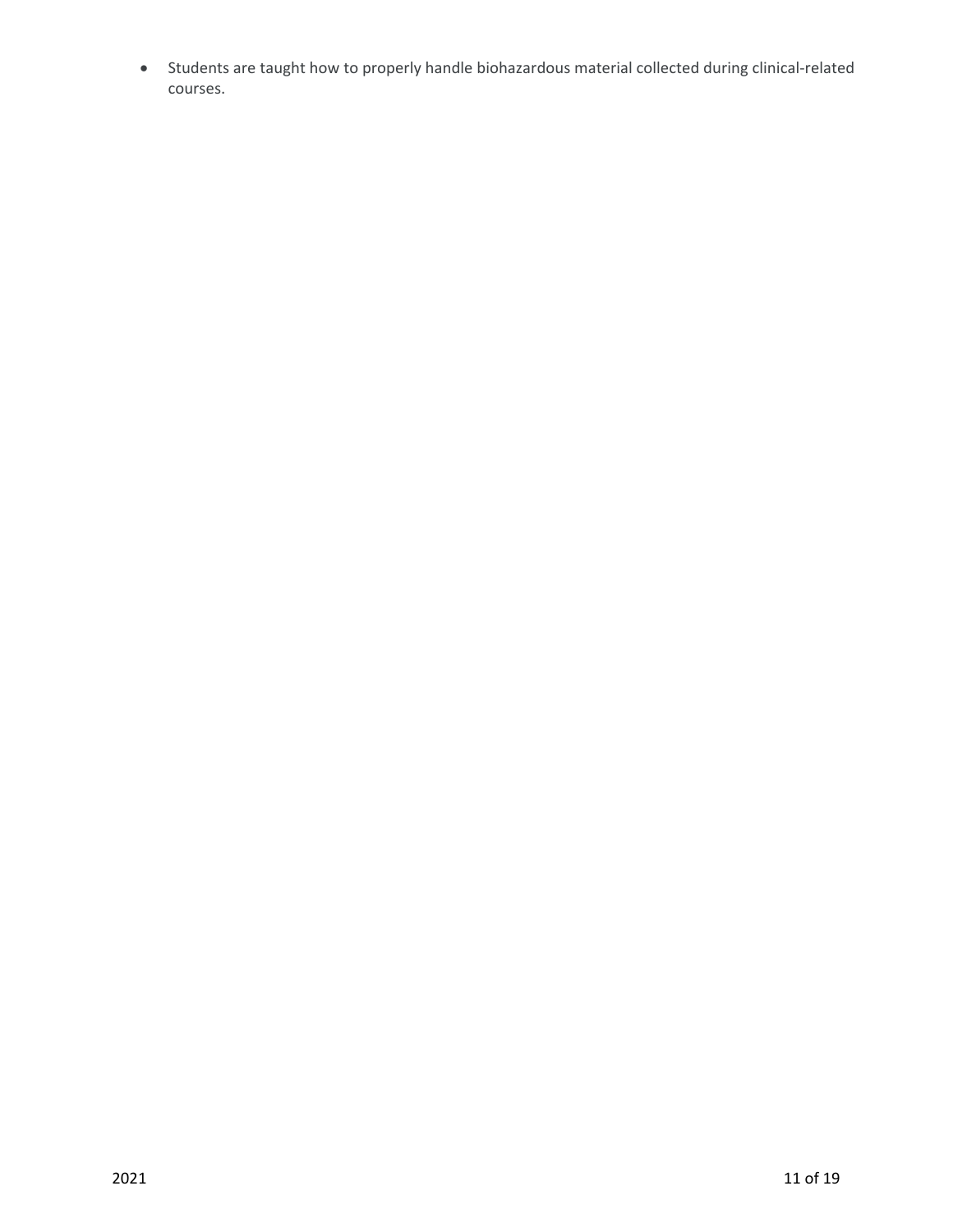### • Blood-borne Pathogens

Accidental Needle Stick Policy - If you pierce or puncture your skin with a used needle, follow this first aid advice immediately:

- 1. Immediately "bleed" the injured site by holding their finger or area of puncture under cold running water for several minutes. Apply slight pressure to ensure the blood is flushed out - this will try to prevent potential infection or virus from entering the bloodstream and just flushing out through the wound.
- 2. Wash the injured sight with soap which can kill the bacteria/infection. Do not scrub the wound while you're washing it. Do not suck the wound.
- 3. Wrap the site with gauze.
- 4. Go immediately to a healthcare facility to get tests ran for HIV/HCV/Hep, any blood borne pathogens. The individual should tell receptionist that they had an accidental needle stick injury. It is possible that the provider may prescribe prophylactic antibiotics. The hospital/facility will also make sure they get follow up testing done as well - after 6 weeks, 3 months, 6 months, a year, and then three years from exposure date.
- 5. Document. Supervising instructor (instructor witnessing the event) will fill out an incident report with time, date, details, student comments, their signature, etc. You will be asked to sign/date the report.

Ohio: Students in clinical or externships classes should use the universal blood and fluid precautions established by Chapter 4723-20 of Ohio Administrative Code.<http://codes.ohio.gov/oac/4723-20>

**Note:** Note Campus Director and Campus Safety Monitor is to keep in contact with the campus' designated Vice President throughout the emergency. The Vice President will relay necessary messages to the College President. Once the emergency situation is over, document the incident on the Valley College Incident Report. Disburse the report as directed on the form.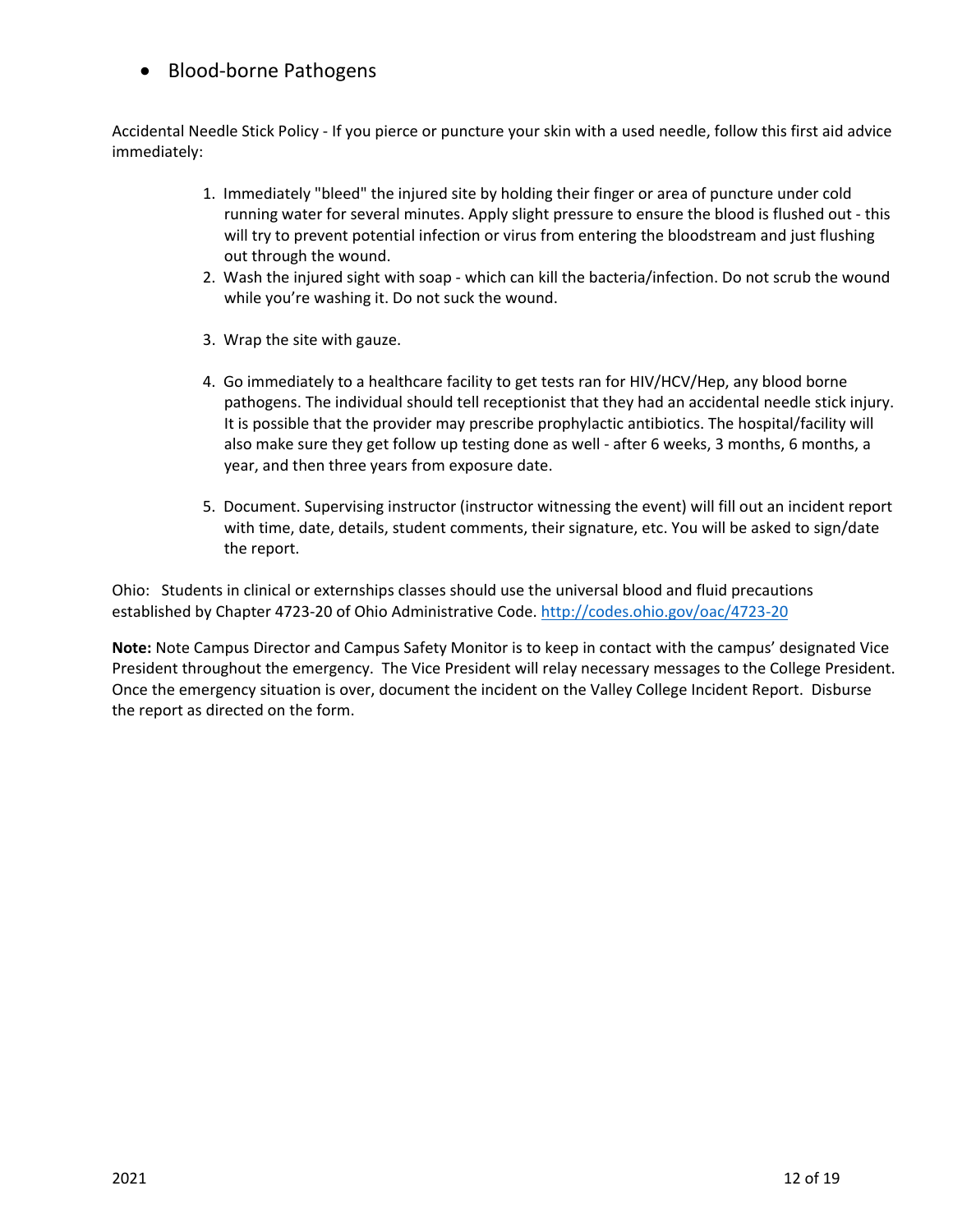### <span id="page-12-0"></span>**Medical Emergency**

<span id="page-12-1"></span>Life–threatening injury or illness, or death:

- Notify Director of First Impressions to make emergency calls. If unable toreach office immediately, call **911**. **Work as a team**. Give as much information to the 911 operator as possible regarding the injury or illness, whether or not the victim is conscious or unconscious. Do not hang up unless directed to do so by the 911 operator.
- Give full attention to the victim(s).
- Do not attempt to move a person who is ill or injured unless he/she is in immediate danger of further injury.
- If possible, isolate the affected student/staff member. Disperse onlookers and keep others from congregating in the area.
- Check breathing. Is the airway clear? Is the victim in a position to facilitate breathing?
- Help stop bleeding.
	- $\circ$  Applying pressure on wound or elevating wound may help stop orslow bleeding.
	- o Protect yourself from body fluids. Use gloves if available.
- Check for vital signs. Initiate first aid, if you are trained.
- Comfort the victim(s) and offer reassurance that medical attention is on theway.
- After immediate medical needs have been cared for, remain to assistemergency medical services personnel with pertinent information about the incident.
- Document action taken on Valley College Incident Report form and send a copy to the Administrative Office as directed

### **Administrator:**

- In case of traumatic medical emergency or death at school:
	- o Notify Campus Director or Campus Security Monitor.
	- o Notify emergency contact persons listed in victim'sfile.
	- o Activate post-crisis procedures if necessary.
- In all other medical emergencies, assess individual's need for post–crisis intervention.
- Document action taken on Valley College Incident Report form and send a copy to the Administrative Office as directed

<span id="page-12-2"></span>*Non-life-threatening injury or illness:*

- For all non-life-threatening illnesses and injuries, communicate with Campus Director, Campus Security Monitor, or the front desk.
- Document action taken on Valley College Incident Report form and send a copy to the Administrative Office as directed

### <span id="page-12-3"></span>**Infectious Diseases Epidemic**

In light of the Covid-19 Virus, Valley College has established the following procedures if there is an infectious disease epidemic. Valley College will follow all directives from the local, state, or federal government.

However, the Covid-19 virus isn't the only infectious disease that students and staff must be concerned about. Flu season can impact the students and staff at Valley College. If there is an outbreak of an infectious disease, Valley College will follow the recommendation of the CDC and/or the WV or Ohio Department of Health. This may include but not limited to: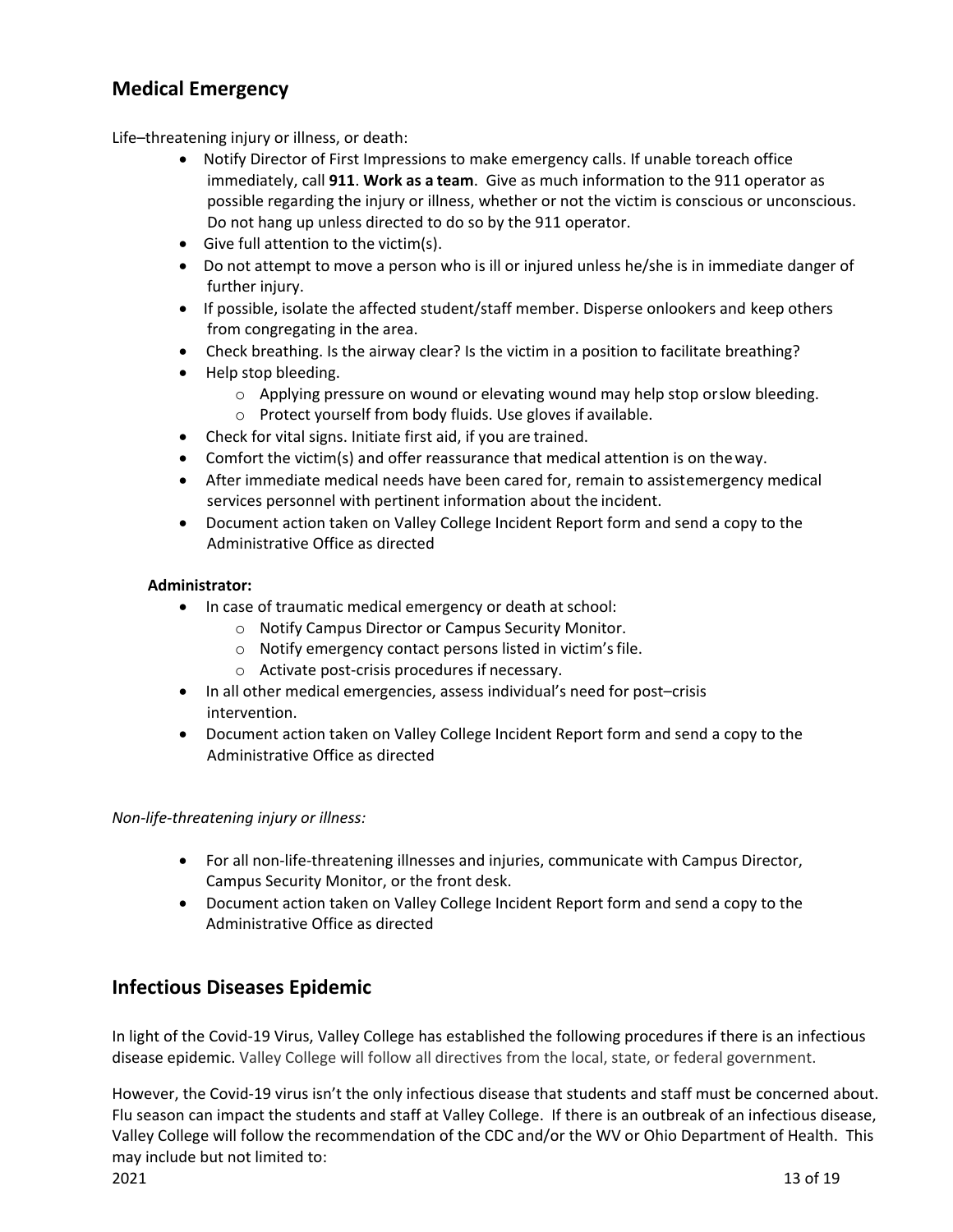- Wash your hands frequently.
- Stay home if you are sick (so you do not spread the illness to other people).
- Use a tissue, or cough and sneeze into your arm, not your hand. Turn away from other people.
- Use single-use tissues. Dispose of the tissue immediately.
- Wash your hands after coughing, sneezing, or using tissues.
- Do not touch your eyes, nose, or mouth (viruses can transfer from your hands and into the body).
- Do not share cups, glasses, dishes, or cutlery.

Workplaces can help by having an infection control plan which includes:

- Providing clean hand washing facilities.
- Offering alcohol-based hand sanitizers when regular facilities are not available (or to people on the road).
- Providing boxes of tissues and encourage their use.
- Providing disinfectant wipes, especially for use in common areas.
- Cleaning surfaces more often, such as doorknobs, handles, stair railings, desks, phones, kitchens, shared computers.
- Reminding staff to not share cups, glasses, dishes, and cutlery. Be sure dishes are washed in soap and water after use.
- Removing magazines and papers from waiting areas or common rooms.
- Considering cleaning a person's workstation or other areas where they have been if a person has suspected or identified with an infection.
- Making sure ventilation systems are working properly.

Sometimes it is necessary to practice Social Distancing: Social distancing is a strategy where you try to avoid crowded places, large gatherings of people or close contact with a group of people. In these situations, viruses can easily spread from person to person. In general, a distance of one to two meters (3 to 6 feet) will slow the spread of a disease, but more distance is more effective.

If the emergency elevates to the point that the campus has to temporary close the campus, the students and staff may be able to conduct business (attend classes) by practicing the following social distancing steps:

- Use telephone, video conferencing, or the internet to conduct class and as much business as possible.
- Allow students/employees to work from home, or to work flexible hours to avoid crowding the classroom/workplace. (If allowed, a clinical lab course may be conducted if we limited students in the classroom.)
- Increase the distance between desks or workstations.
- Increase the number of times surfaces are cleaned.
- Cancel or postpone any travel, meetings, workshops, etc. that are not necessary.
- Drive, walk, or cycle to work, but try to avoid public transit. Schedules may need to be altered if students/staff can arrive early/late so they can use public transit when it is less crowded or take advantage of carpooling situations.
- Have more staggered lunch hours to avoid crowded breakrooms.
- Spend as little time as possible at the photocopy centers.
- When meetings are necessary, have the meeting in a larger room where people can sit with more space between them (at least about one to two meters apart).
- Avoid shaking hands or hugging.

**Note:** Note Campus Director and Campus Safety Monitor is to keep in contact with the campus' designated Vice President throughout the emergency. The Vice President will relay necessary messages to the College President. Once the emergency is over, document the incident on the Valley College Incident Report. Disburse the report as directed on the form.

.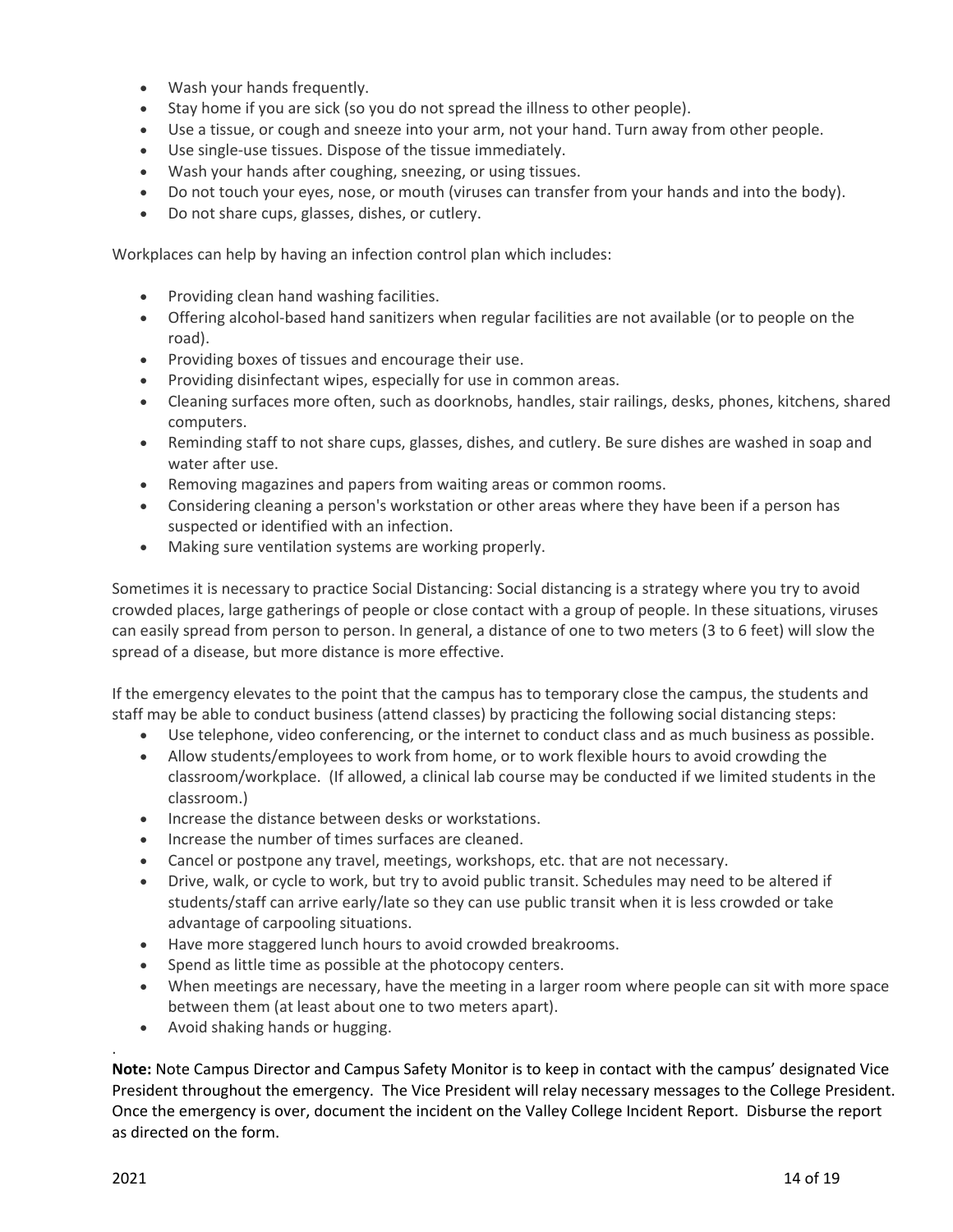### <span id="page-14-0"></span>**Bomb Threat**

- Schools are responsible for assessing bomb threats to determine credibility.
- All bomb threats must be taken seriously until they are assessed.
- The decision whether or not to evacuate rests with the **school**, not the responding agencies, unless a device is located.

### **Procedures upon receiving a bomb threat:**

#### **By phone call:**

- **Remain calm.**
- **Do not hang up. Keep the caller on the line as long as possible andlisten carefully.** If at all possible, have a second staff member contact the Campus Director or Campus Security Monitor while you keep the caller on the line and ask the following questions:
- Where is the bomb/chemical or other hazard?
- When will it explode/be activated?
- What does it look like?
- What kind of bomb/hazard is it?
- What will cause it to explode/activate?
- What is your name?
- Did you place the bomb/hazard? WHY?
- Where are you?
- Exact wording of the threat:

If voice is familiar, who did it sound like? Male Female Adult Juvenile Age

### **Caller's voice: Note pattern of speech, type of voice, tone. Check all that apply.**

| Calm           | Excited         | Loud             | Soft           | Deep   | Nasal    |
|----------------|-----------------|------------------|----------------|--------|----------|
| Raspy          | <b>Distinct</b> | Slurred          | Normal         | Crying | Laughter |
| Slow           | Rapid           | <b>Disguised</b> | Accent         | Lisp   | Stutter  |
| <b>Drunken</b> | Familiar        | Incoherent       | Deep breathing |        |          |

### **Background sounds: Check all that apply.**

| <b>Voices</b> | Airplanes     | Street noises | <b>Trains</b> | Quiet               | <b>Bells</b> |
|---------------|---------------|---------------|---------------|---------------------|--------------|
| Clear         | <b>Static</b> | Animals       | Party         | Vehicles            |              |
| Horns         | House noises  | PA system     | <b>Music</b>  | Factory<br>machines |              |
| Motor         | Phone booth   | Other:        |               |                     |              |

#### **Threat language: Check all that apply.**

| Well- spoken | Foul | Taped | Incoherent | Irrational | Message read from script |
|--------------|------|-------|------------|------------|--------------------------|
| (educated)   |      |       |            |            |                          |
|              |      |       |            |            |                          |

Did caller indicate knowledge of the building? Givespecifics:

Person receiving call: <u>Call Community Phone number</u> where call received: Letter Manusch 2014

#### **LEAVE YOUR PHONE OFF THE HOOK. DO NOT HANG UP AFTER CALLER HANGS UP.**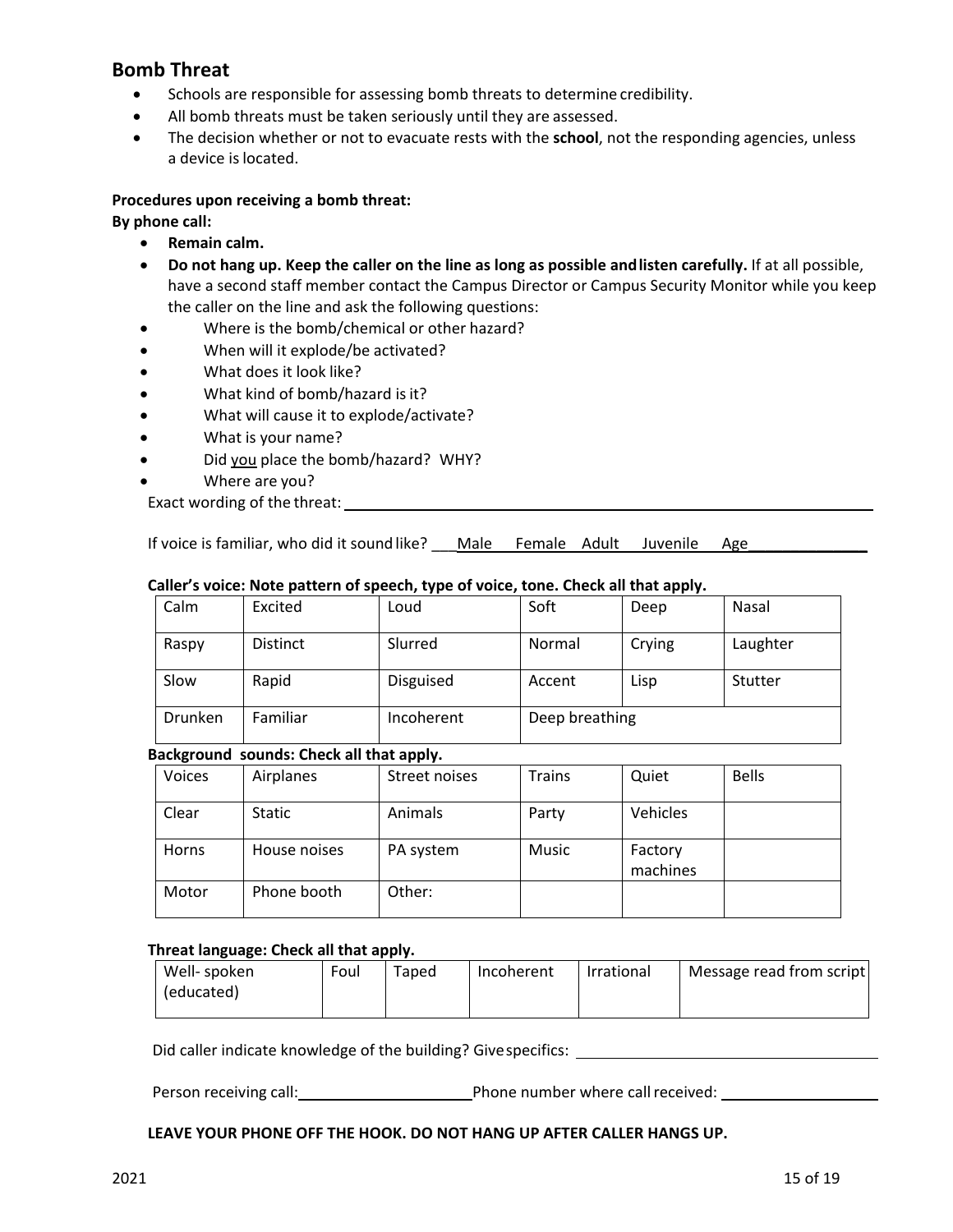### **By written note**

- o Preserve evidence.
- o Place note in plastic bag, if available.
- o Photograph words written on walls.
- Notify Campus Director or Campus Security Monitor.
- Notify law enforcement.
- Campus Director or Campus Security Monitor orders evacuation or other actions according to threat assessment and school policy.

Caution: Overreacting may encourage additional threats.

#### **Scanning process considerations:**

- Scan classrooms and common areas for suspicious items. Scans should be made by people who are familiar with the building. Assign staff to certain areas of the building. Keep in mind that a bomb could be placed *anywhere* on school property— inside or outside.
- Any suspicious devices, packages, etc., should be pointed out to emergency responders. **Do not touch.**
- Once a device is located, emergency responders take responsibility forit.

### **Evacuation considerations:**

- If a decision is made to evacuate, an announcement will be made. **Do not usecell phones, radios or fire alarm system** because of risk of activating a device.
- While notification is being made, other staff should survey the grounds to clear exits and areas where students and staff will be going. Exit routes should be altered accordingly if the location of the device is known.
- When evacuating, leave everything as-is. Leave room doors either unlocked oropen. Instructors take class roster.

### <span id="page-15-0"></span>**Suspicious Package**

- Do not open any suspicious items. If you opened the item, remain calm.
- Contact the Campus Director or Campus Safety Monitor immediately
- The Campus Director or Campus Safety Monitor will call 911and the Vice President
- Do not move the suspicious items.
- Get all persons out of the immediate area of the suspicious package. Close area if possible.
- Limit communication to two-way radios and mobile phones in that area.
- If package is leaking a substance and you touched that substance keep your hands away from any part of your face. Do not touch others or allow anyone to touch you.
- Wash your hands with soapy, hot water from elbows down.
- Do not clean or cover any thing that has leaked from the package.
- Follow all instructions given by the emergency responders

**Note:** Note Campus Director and Campus Safety Monitor is to keep in contact with the campus' designated Vice President throughout the emergency. The Vice President will relay necessary messages to the College President. Once the emergency situation is over, document the incident on the Valley College Incident Report. Disburse the report as directed on the form.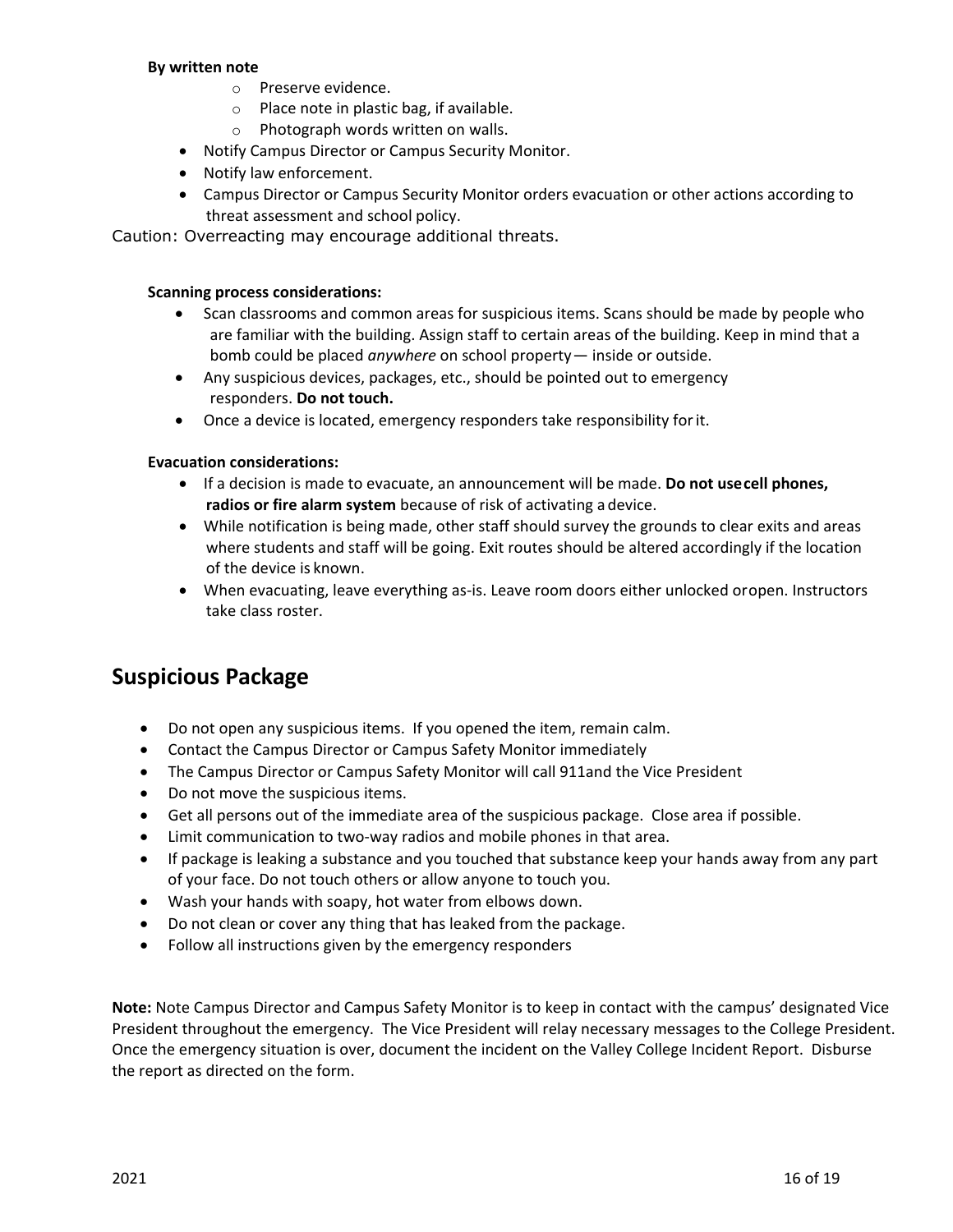### <span id="page-16-0"></span>**Hostage/Intruder Situation Plan**

If an intruder enters a classroom or enclosed area with a weapon and threatens to shoot or injure persons, the following guidelines should be followed:

Responsibilities:

### Director of First Impressions/Campus Director

- Immediately notify police (911)
- Initiate **Action Secure Building**
	- $\circ$  Lock down building and do not let any students that are not in class enter the building
	- o Alert all rooms of the event.
	- o Instructors will lock classroom doors.
- If the Campus Director is not present, notify Instructors of the situation.
- Monitor hostage situation the best you can without doing anything to exacerbate it.
- Follow instructions of law enforcement officials who will take over when they arrive on site.

### Staff

- Remain calm. Talk with the individual in a low-key, non-threatening manner. Do not argue with or antagonize the individual in any way.
- Keep your distance. Give the intruder ample personal space.
- Do not attempt to deceive or threaten the intruder.
- Do not buy into the delusions of the intruder.
- Suggest marching the students or staff quietly out the back door. Back off if this approach angers the intruder.
- Be constantly alert and prepared for violence. I
- Initiate *Flight Hide or Fight* if the intruder opens fire.
- **Flight** Move quickly, low and never in a straight line, out of the area of imminent danger.
- **Hide** Seek cover, if possible, lock or secure door and notify police by calling 911, remain quiet and calm, be alert and look for force multipliers (car keys, chemicals, fire extinguishers, objects and etc.)
- **Fight (last resort, imminent danger)** Control Distance, Dominate, Disarm and Disable.

**Note**: If the school becomes involved in a hostage situation the primary concern must be the safety of the students, staff, and faculty. Individuals who take hostages are frequently emotionally disturbed and the key to dealing with them is to make every attempt to AVOID antagonizing them.

### **Campus Director/Designee**

- Inform staff supervising students in the classroom to initiate *Flight, Hide or Fight***.**
- Immediately notify police by calling 911.
- If the Campus Director is not present, notify the MCA Program Head, Kelly O'Connell. of the situation.
- Work in coordination with supervisors of law enforcement until the situation is resolved.
- Initiate student release procedures and or evacuation procedures only if it becomes necessary.

### **Staff**

In classrooms, maintain *Flight, Hide or Fight* until the situation is resolved.

In open areas, move the students to safer areas as quickly as possible. Only in extreme cases should it become necessary to initiate *Flight, Hide or Fight*. This should be done only when there is no chance for the students to reach safer areas.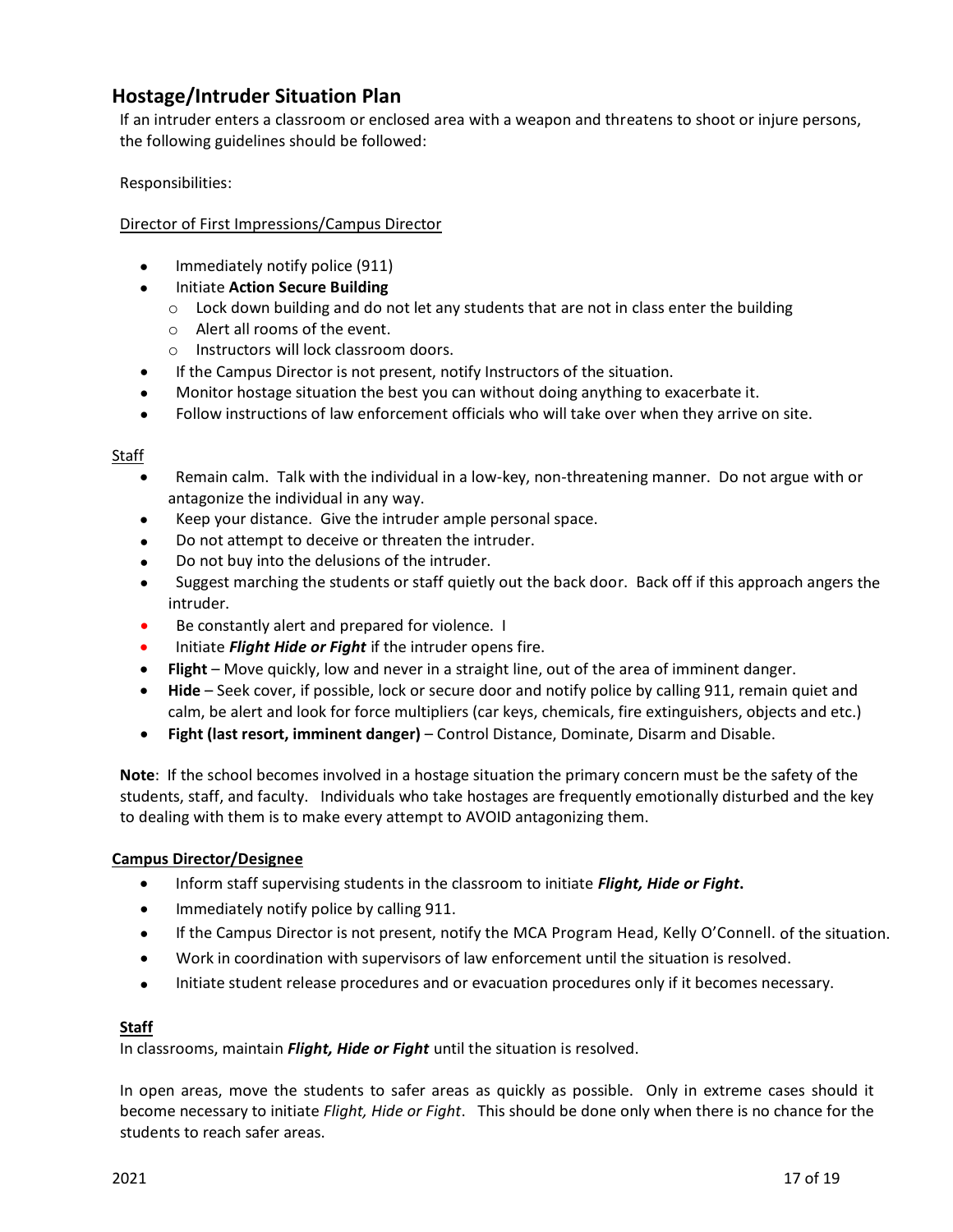### <span id="page-17-0"></span>Bullying

Valley College prohibits acts of bullying. If a student feels like he or she is being bullied they should discuss the matter with the Campus Director or the Campus Security Monitor. Acts of bullying will be dealt with appropriately.

Bullying is repeated aggressive behavior that can be physical, verbal, or relational, in-person or online.

**Physical bullying** – includes hitting, kicking, or pushing you (or even just threatening to do so), as well as stealing, hiding, or ruining your things, and hazing, harassment, or humiliation.

**Verbal bullying** – includes name-calling, teasing, taunting, insulting, or otherwise verbally abusing you.

**Relationship bullying** – includes refusing to talk to you, excluding you from groups or activities, spreading lies or rumors about you, making you do things you don't want to do.

## <span id="page-17-1"></span>**Cyberbullying**

Technology means that bullying is no longer limited to schoolyards or street corners. Cyberbullying can occur anywhere, even at home, via smartphones, emails, texts, and social media, 24 hours a day. Cyberbullies use digital technology to harass, threaten, or humiliate an individual.

Tips for dealing with cyberbullying;

- Spend less time on social media, checking texts or emails.
- Don't respond back to any message or posts about you regardless how hurtful they can be
- Delete communications without reading them.
- Do not share personal information or friends' personal information online
- Never share Internet passwords
- Don't seek revenge
- Don't send an email message or post when angry or upset
- Save evidence of the cyberbullying and report the incident.
- Report threats of harm and inappropriate sexual messages to the policy. In some cases, the cyberbully's action can be prosecuted by law.
- Prevent communication from the cyberbully by blocking their email, cell phone number and deleting them from social media contacts. Report their activities to their Internet service provider (ISP) or to any social media or other websites they use to target you. The cyberbully's actions may constitute a violation of the website's terms or service.
- Be mindful of what you post online. Don't post something that you would not want an employer to see.

Source: https://www.helpguide.org/articles/abuse/bullying-and-cyberbullying.htm

### <span id="page-17-2"></span>**Anti-Hazing Policy**

It is the policy of Valley College to strictly prohibit any action or situation which may recklessly or intentionally endanger the mental, physical health and/or safety of its students for the purpose of initiation or admission into or affiliation with any organization operating under the sanction of Valley College.

Hazing is any action or situation which recklessly or intentionally endangers the mental or physical health and/or safety of a student for purposes including but not limited to initiation or admission into, association or affiliation with an organization. Such actions shall include, but not be limited to, any brutality of a physical nature, such as whipping, beating, branding, forced calisthenics, exposure to the elements, forced consumption of any food, liquor, drug, or other substance, or any other forced physical activity which could adversely affect the physical health or safety of the individual to extreme mental stress, such as sleep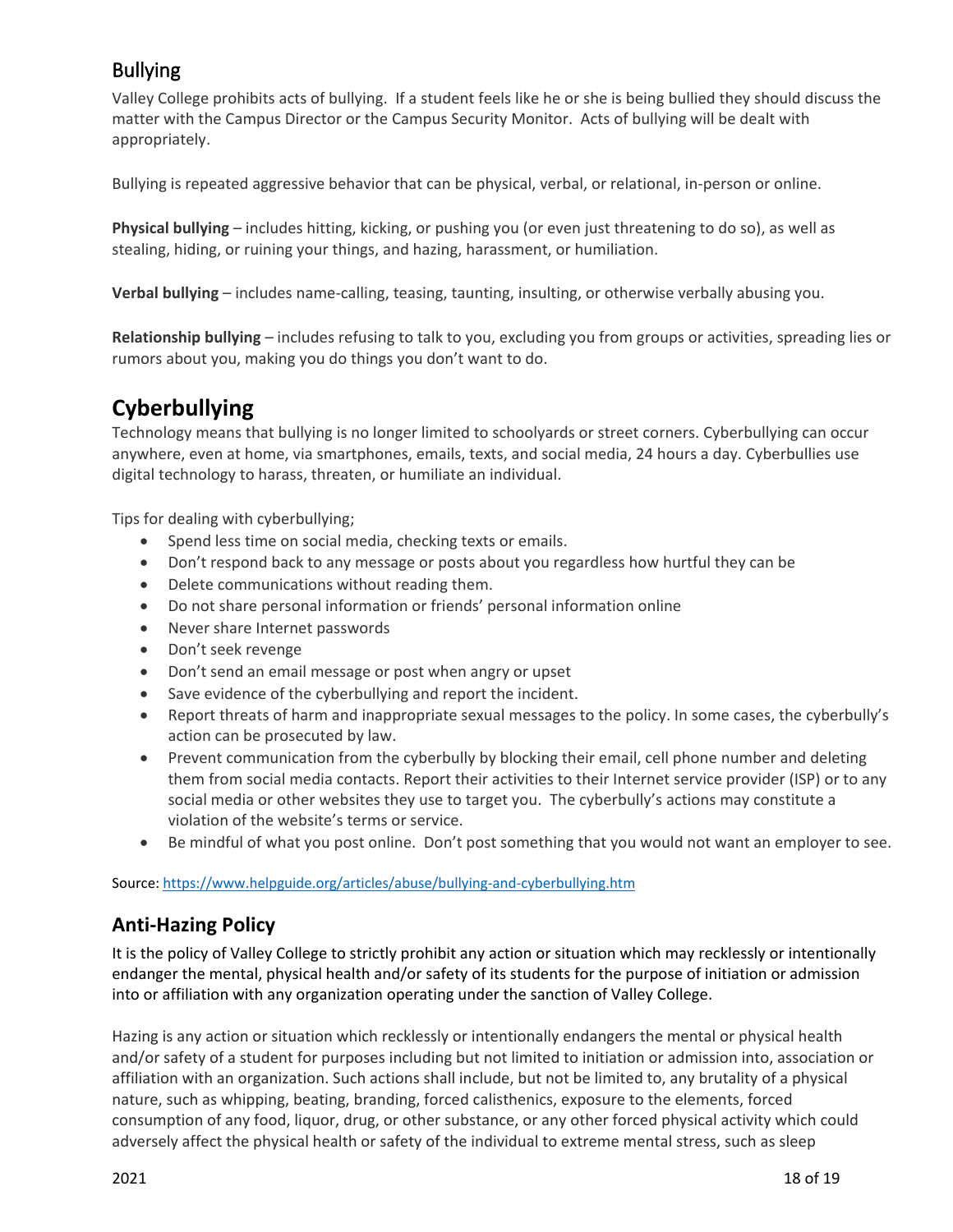deprivation, forced exclusion from social contact, forced conduct which could result in extreme embarrassment, or any other forced activity which could adversely affect the mental health or dignity of the individual.

### <span id="page-18-0"></span>**Communication of Emergency Information and Instructions**

Emergency conditions occurring during business hours will require expeditious communication of instructions to faculty, staff, and students. Uncertainty and confusion should be prevented or minimized, and the protection of lives should be paramount over all else.

Instruments of communication will include but are not limited to text messaging, email, voicemail, postings on social media (Facebook etc.) or by word of mouth depending upon the unique circumstances of the emergency. In the event of an actual emergency, the institution will provide up to date information as long as that information does not impede upon the effectiveness of the plan and risk the safety of any individual.

### <span id="page-18-1"></span>**Media Procedures**

The Campus Director or Vice President serves as media spokesperson unless he/she designates a spokesperson. If spokesperson is unavailable, an alternate assumesresponsibilities. **All staff should refer media contacts to the Campus Director.** The Campus Director should speak to the Vice President. The Vice President will speak with the Valley College President or Chief Compliance Officer before addressing the media.

### **Media checklist:**

- Campus Director or Campus Security Monitor relays all factual information to Vice President / President or Chief Compliance Officer.
- Establish a media information center away from the affected area. Consider:
	- $\circ$  Media need timely and accurate information. However, protect the privacy of staff and students when necessary and justified.
	- o Media will want to be close enough to shoot video footage and photographs, but they should not be allowed to hinder responders.
- Before holding a news conference, brief the participants and coordinate information.
- Determine the message you want to convey. Emphasize the safetyof students and staff.
- Engage media to help distribute important public information. Explain howthe emergency is being handled.
- Respect privacy of victims and families of victims. Do not release names to media.
- Update media regularly. DO NOT say "No comment." Ask other agencies to assist with media.
- Maintain log of all telephone inquiries for future use.

### <span id="page-18-2"></span>**Training**

All students, faculty, and staff will be provided a direct notice explaining the content of this plan and where is can be retrieved at www.valley.edu under the Consumer Information link. A student or staff member can request a hard copy of the plan from the Financial AidOffice. This plan is Appendix C of the Campus Security Report (Clery Report).

The campus community will participate in drills which are conducted annually at a minimum. This plan is also reviewed for all new students during the Orientation process.

Staff and Faculty that are part of the Emergency Plan Team will be required to review the plan and understand his role in the plan. The annual drill will serve as "on the job training" which will prove critical in the event of an actual emergency.